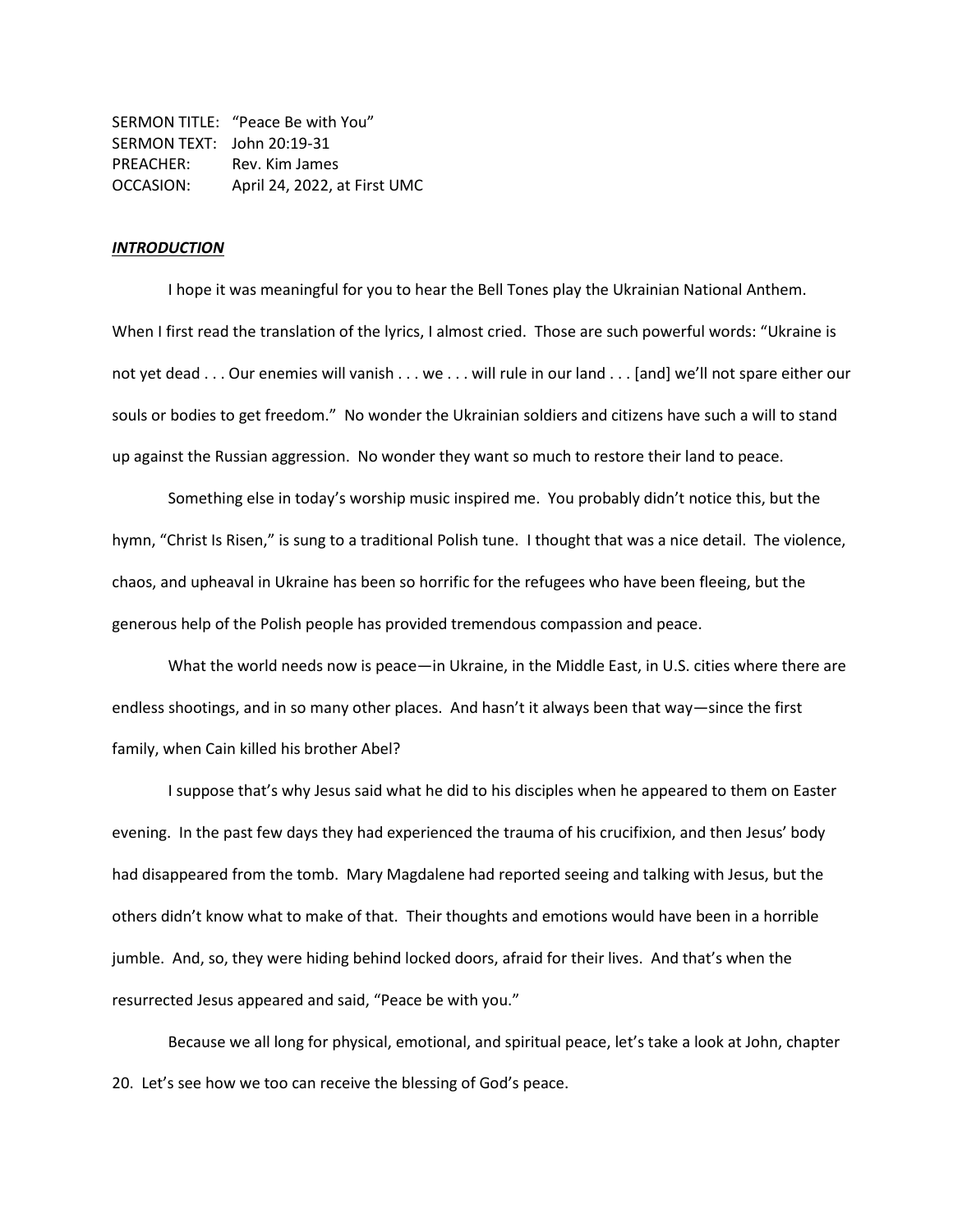#### *1—KNOW THAT JESUS IS WITH YOU*

The first way the disciples realized peace was by knowing that Jesus was with them. As soon as the disciples saw Jesus in the room with them, their whole demeanor changed. Verse 20 tells us that those fearful followers rejoiced at seeing their risen Lord. They had been afraid that Jesus was gone from them forever. Despite all that Jesus had said about coming back for them, despite all that he had said about sending a comforter to be with them, despite all his assurances that everything would be OK, the disciples just couldn't realize it until they saw him.

But now that Jesus had returned to be with them, they knew. They knew that he would always be there, whether they could see him or not. They knew that Jesus' life was greater than his death. They knew that he was immortal with God, and that meant Jesus would be with them forever too. Sure, they still had to face the hostile Jewish authorities. Yes, they still had to face the formidable Romans. Certainly, they still had a lot of things to figure out about what they were going to do next. But at least they knew they weren't alone. If Jesus could get out of that tomb of death *and* gain access to them hidden in that house behind locked doors, then Jesus could be with them anywhere.

I can't think of anything more comforting than knowing that Jesus is with me. I think that's why the song "In the Garden" has been so popular for so many decades. Reminiscent of Mary's conversation with the resurrected Jesus in the garden near the tomb, the song describes meeting Jesus in the garden among the roses and the birds and hearing his comforting voice. The refrain affirms, "And he walks with me, and he talks with me, and he tells me I am his own; and the joy we share as we tarry there, none other has ever known."<sup>1</sup> You gain great peace when you know that Jesus is with you.

#### *2—RECEIVE & SHARE THE SPIRIT OF FORGIVENESS*

In verses 21-23, we see that the second way we experience peace is by receiving and sharing the spirit of forgiveness. Jesus didn't appear to the disciples just for old times' sake. Jesus returned to them to let them know he had forgiven them. As you recall, the time just before Jesus' crucifixion hadn't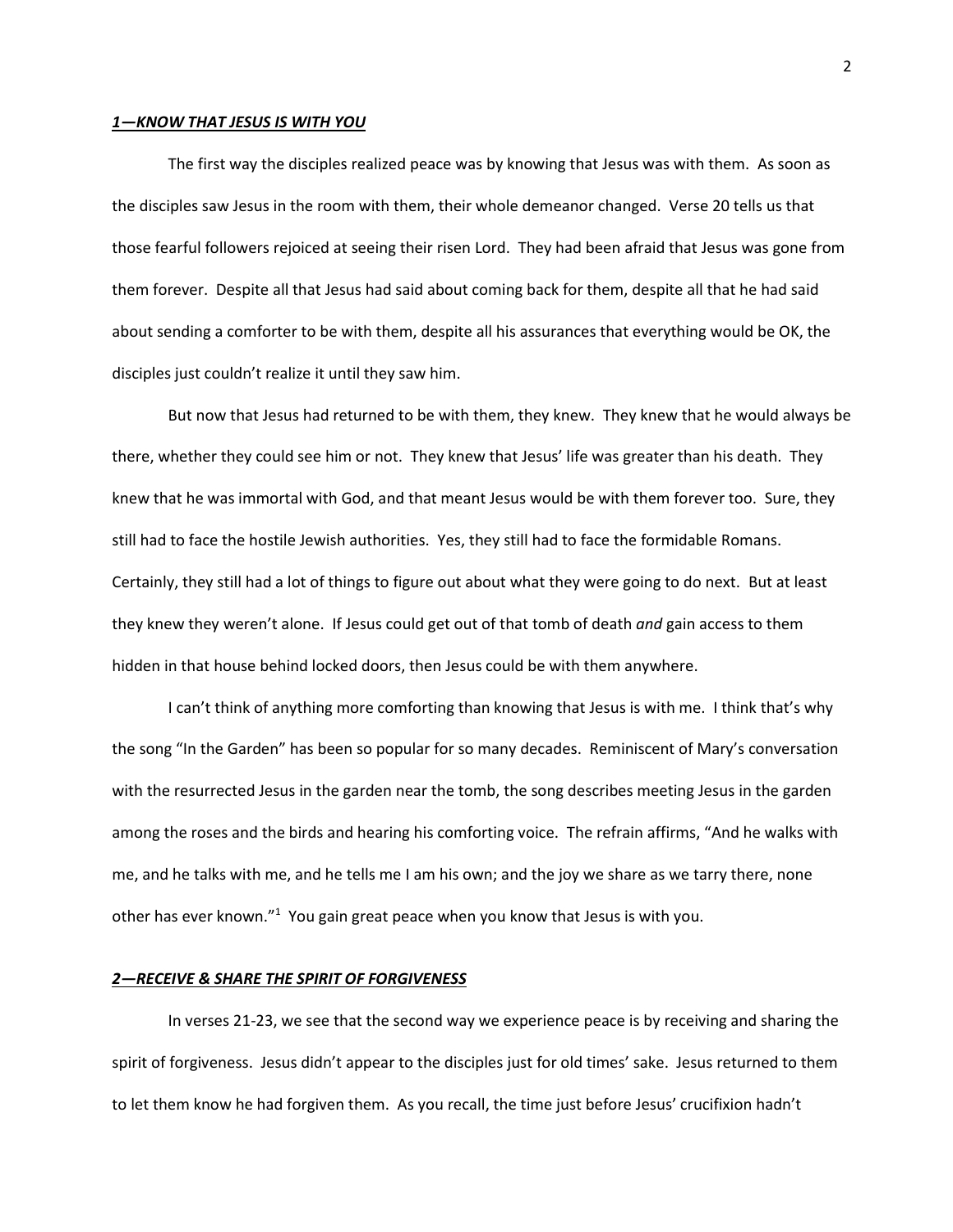exactly been their finest hours. The disciples betrayed Jesus, denied knowing him, and ran away when the going got tough. You can bet the disciples were feeling a whole lot of guilt along with their grief. So Jesus came back to let them know that nothing they had done was so terrible that God couldn't overcome it. By returning to them alive, Jesus was assuring them that they had another chance to serve in Jesus' ministry. He was there with them, breathing on them the spirit of forgiveness.

That reminds me of a story about Thomas Edison. Thomas Edison was working on a crazy contraption called a "light bulb," and it took a whole team of men 24 straight hours to put just one bulb together. The story goes that, when Edison's team was finished with that first light bulb, he gave it to a young boy helper, who nervously carried it up the stairs. Step by step he cautiously watched his hands, obviously frightened of dropping such a priceless piece of work. He made it all the way up the stairs only to stumble at the top, causing the bulb to shatter. It took 24 more hours to make another bulb. Finally, tired and ready for a break, Edison was ready to have this second bulb carried up the stairs. Who do you think Edison gave it to? He gave it to the same young boy who dropped the first one.<sup>2</sup>

There's nothing like the forgiveness of a second chance, and that was just the kind of peace Jesus' disciples needed. Until they saw Jesus, they were stuck in guilt and self-doubt. Jesus had trained them to continue his work, but since they had messed up so badly, maybe they weren't fit for the job. But now here was Jesus, saying, "As the Father has sent me, so I send you." Almost as if nothing had gone wrong at all, Jesus returned to them, breathed on them the spirit of forgiveness, and empowered the disciples to move forward in their own ministry of sharing Christ's forgiving peace.

The world needs to know this peace that comes through forgiveness. There's a story from Spain about "a father and son who had become estranged. The son ran away, and the father set out to find him. He searched for months to no avail. Finally, in a last desperate effort to find [his son], the father put an ad in a Madrid newspaper." Today, the father would have used social media. But back then, when young people still read newspapers, the ad said: "'Dear Paco, meet me in front of this newspaper office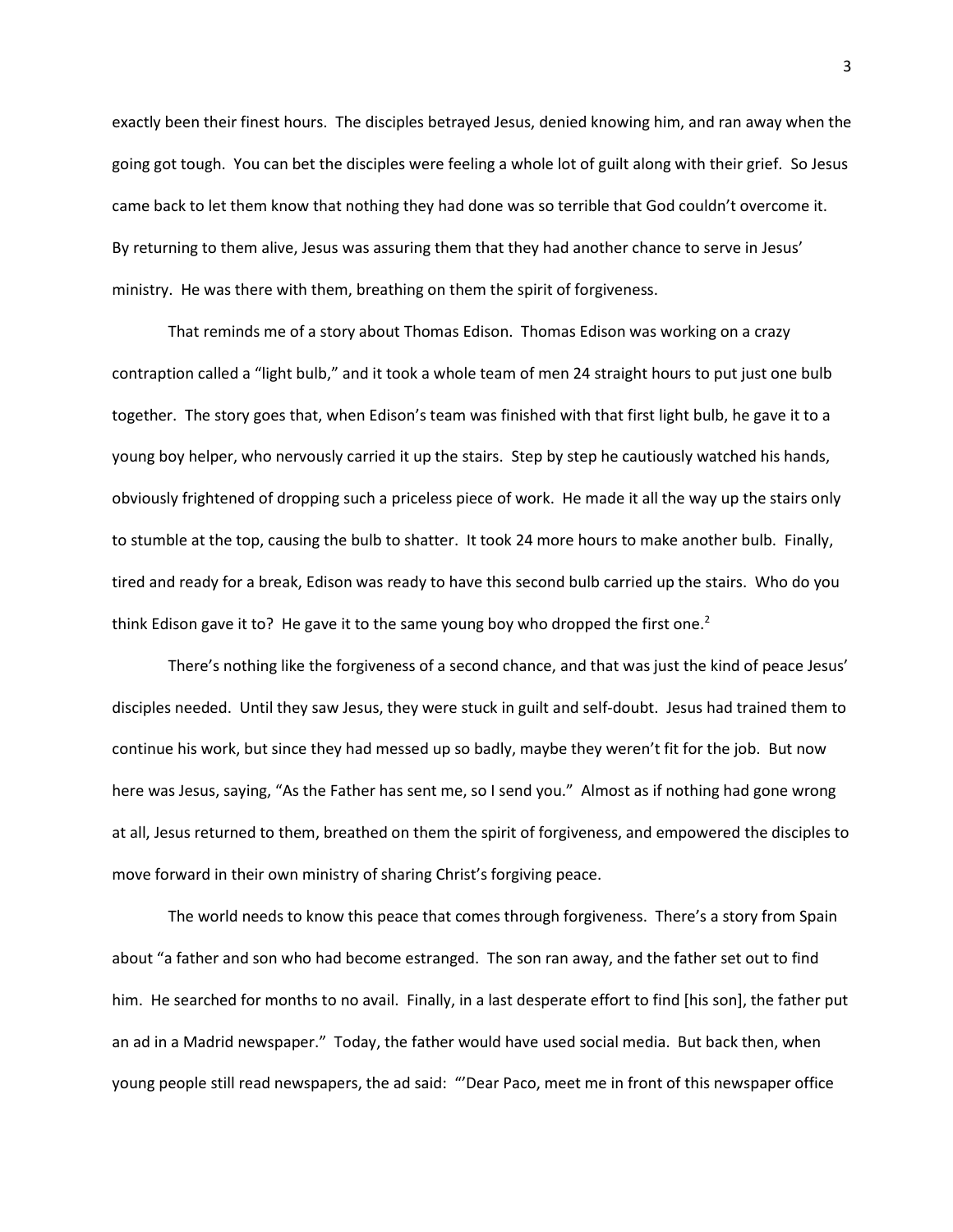at noon on Saturday. All is forgiven. I love you. Your father.' On Saturday, 800 Pacos showed up, looking for forgiveness and love from their fathers."<sup>3</sup>

Apparently there are a lot of people who are longing for the peace of mind that comes with forgiveness. That's what Jesus was giving to his disciples and us. And that's what we're sent out to share with others. Jesus didn't breathe forgiveness on the disciples just for them to keep it to themselves. He indicated that they had the Holy Spirit power to forgive *others*—in fact, to *any* others. Jesus put no limit on whom they could forgive. If we don't have peace, maybe we need to forgive more. Like another hymn says, "Freely, freely, you have received. Freely, freely give. Go in my name, and because you believe, others will know that I live."<sup>4</sup> The peace of our risen Christ will be with us when we both receive and share forgiveness.

## *3—GOD PROVIDES US THE RESOURCES TO BELIEVE*

Jesus said, "Peace be with you," three times in these verses. The third time is in verse 26, when Jesus came back to the disciples a week later. Again Jesus was able to make his way to them, even though they were shut up inside a house, hiding from the authorities. This time, Thomas was there, which was good, because Thomas hadn't believed their story of seeing Jesus earlier.

In this famous "doubting Thomas" story, Jesus invited Thomas to put his finger in Jesus' wounded hands and side. We aren't told whether or not Thomas actually did that, but he certainly came to believe. Whether it was by seeing, hearing, or touching, we don't know. But, absolutely, there were enough resources there to draw Thomas to the point of faith, at which he exclaimed, "My Lord and my God!"

The purpose of the Gospel of John—along with the other three gospels and all the writings of the New Testament—is to provide adequate resources so that people throughout the ages and around the world can find peace through believing that Jesus Christ is Lord. Even though Jesus' resurrection is now 2000 years in the past, we still have this wonderful witness to what the earliest followers of Jesus experienced. Whether it was through the senses of sight, hearing, and touch of Jesus' body; whether it